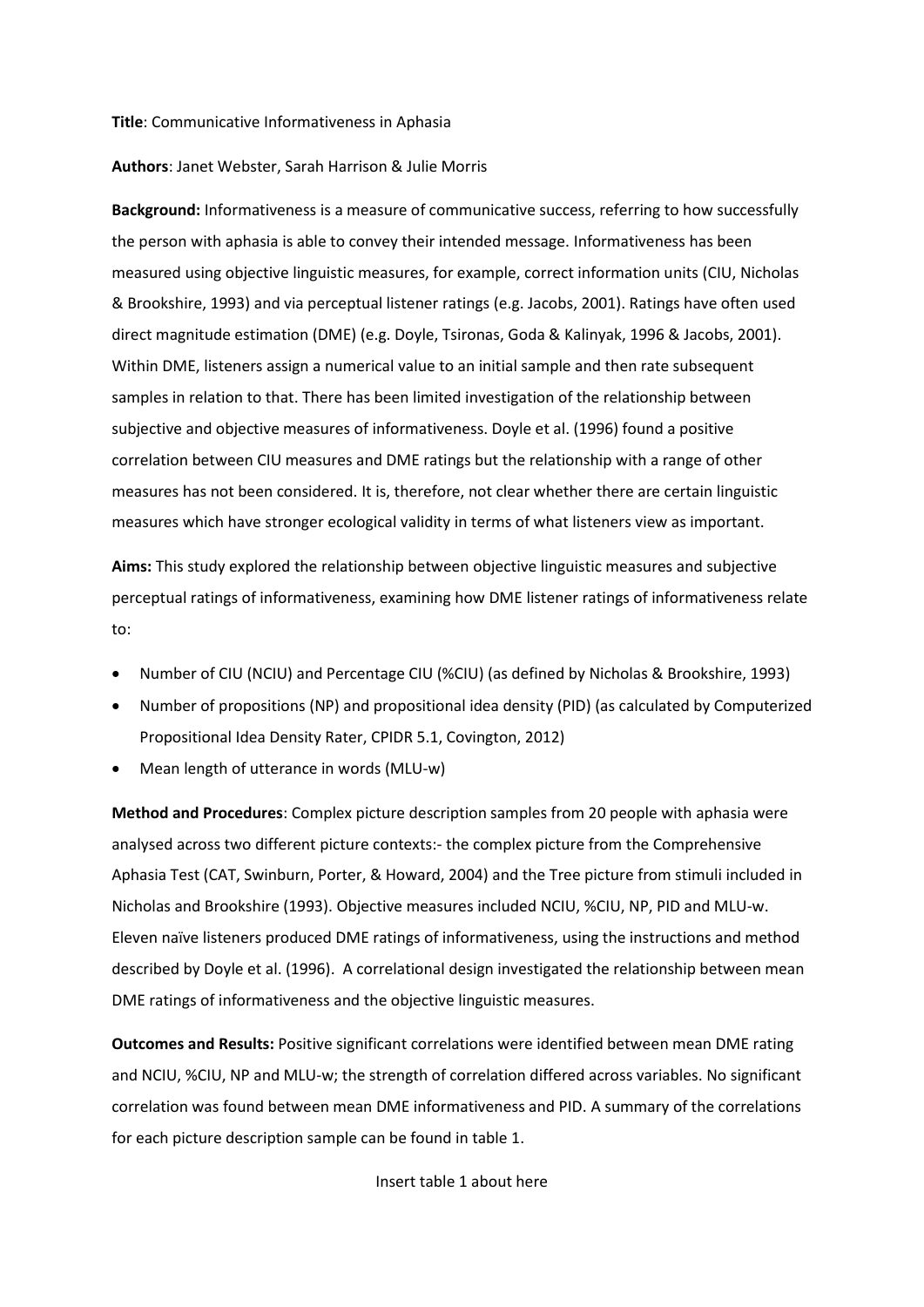**Conclusions**: It is important to consider what factors contribute to someone with aphasia getting their message across successfully. This study investigated the relationship between a range of linguistic measures and listener ratings, using DME. Significant positive relationships were found between the subjective ratings and the linguistic measures, with the exception of PID. This would suggest that NCIU, %CIU, NP and MLU-w all capture features which are related to listeners' perceptions of informativeness. Within this picture description context, the strongest relationship was between NCIU and rated informativeness, emphasising the importance of complete and accurate production of lexical information, particularly nouns. This replicates the findings of Doyle et al. (1996). Listeners rated 'how accurately and completely' the person described the picture and seemed to focus on whether all the people and objects (represented by nouns) had been included. A less strong but still significant relationship was seen with %CIU, suggesting that in this context, there was a reduced focus on the efficiency of production. There was also a less strong relationship with NP and MLU-w; this could reflect the inclusion of both accurate and incorrect information in these measures. Alternatively, it may reflect a reduced emphasis on verb and sentence production, with listeners focusing on the information conveyed by the nouns whether or not they were in a sentence context. Within aphasia, there is an ongoing challenge to ensure linguistic assessment is valid, reliable and efficient. Whilst NCIU was the strongest predictor of perceived informativeness in picture description, other variables may be more important in narrative or conversation. Investigating the relationship between objective and subjective measures in other contexts will develop this understanding.

## **References**

- Covington, M. A. (2012). CPIDR 5.1: Computerized Propositional Idea Density Rater. Georgia, USA: Institute for Artifical Intelligence, The University of Georgia.
- Doyle, P. J., Tsironas, D., Goda, A. J., & Kalinyak, M. (1996). The relationship between objective measures and listeners' judgments of the communicative informativeness of the connected discourse of adults with aphasia. *American Journal of Speech-Language Pathology, 5*(3), 53- 60.
- Jacobs, B. J. (2001). Social validity of changes in informativeness and efficiency of aphasic discourse following linguistic specific treatment (LST). *Brain and Language, 78*(1), 115-127.
- Nicholas, L. E., & Brookshire, R. H. (1993). A system of quantifying the informativeness and efficiency of the connected speech of adults with aphasia. *Journal of Speech and Hearing Research, 36*, 338-350.